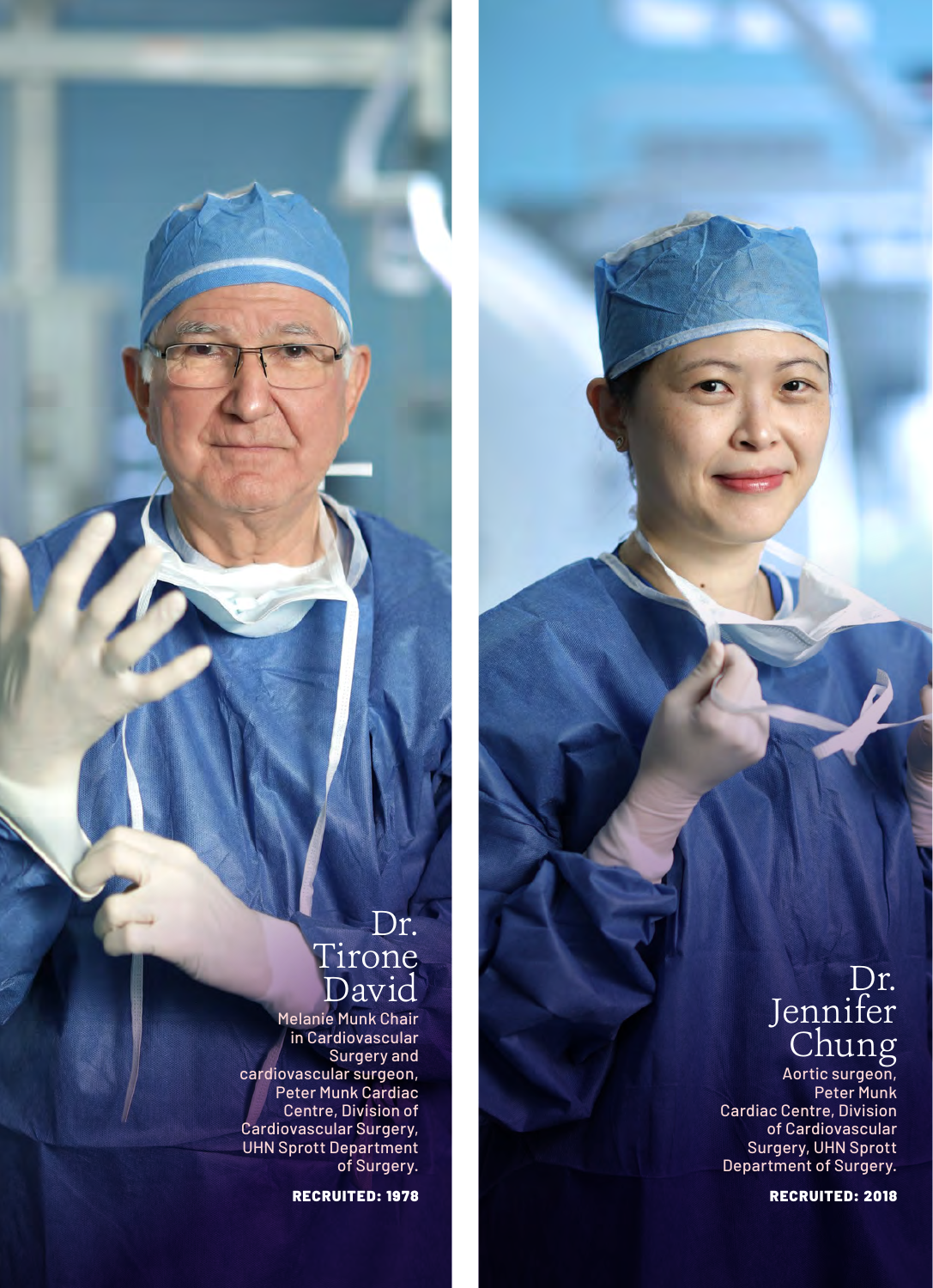

# WHATEVER IT TAKES

Through persistent recruitment and retention of outstanding clinicians and scientists, the Peter Munk Cardiac Centre will shape the future of cardiovascular care. BY WENDY GLAUSER

What tough medical challenges will our society face in 20 years? What can the Peter Munk Cardiac Centre do today to meet the needs of patients tomorrow? These are just some of the questions that Dr. Barry Rubin, Medical Director and Chair, Peter Munk Cardiac Centre, Division of Vascular Surgery, UHN Sprott Department of Surgery, are asking about the future of cardiovascular medicine. At the forefront of Dr. Rubin's vision is a diverse team that reflects the population they serve, a priority on interdisciplinary collaboration and an unremitting focus on innovation – one that uses the most advanced equipment in the world. "Things are changing day by day and week by week, so we're always thinking ahead," he says. "It's invigorating and humbling to know that the techniques we consider the most advanced right now will look completely different in the very near future."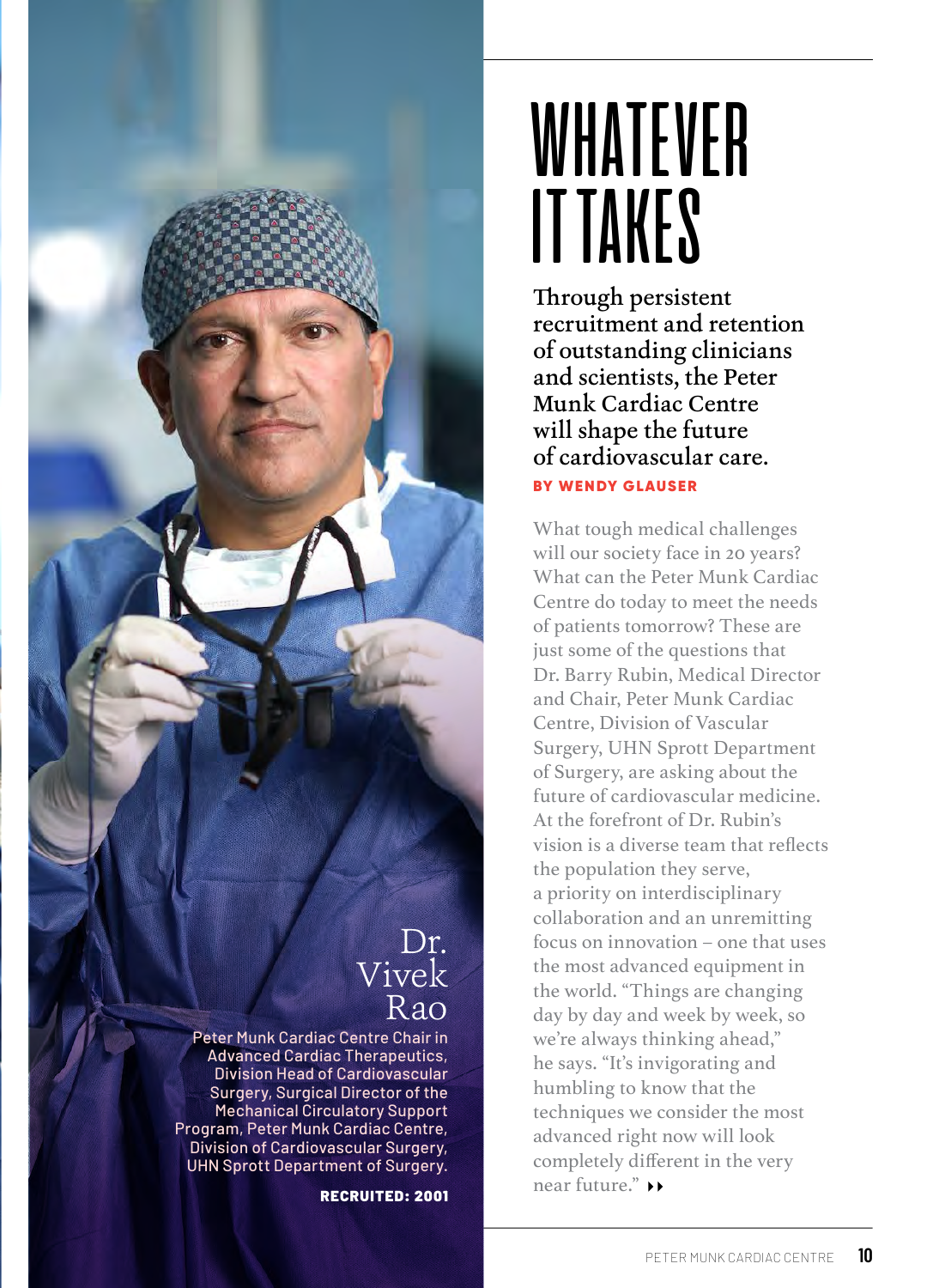ver the next two decades, cardiovascular care will undergo transformational change, says Dr. Vivek Rao, the Peter Munk Cardiac Centre's Division Head of Cardiovascular Surgery. For instance, surgical interventions will evolve into less invasive and more reproducible procedures and that transition is already well underway. Doctors will use robotic technology to help them in the operating room, while

artificial intelligence will assist in deciding on optimal treatments. The Centre's goal is to reduce recovery times, improve patient satisfaction and outcomes, and lead the development of new cardiovascular therapies.

Personalized medicine will become more important, and doctors will perform more preventive surgeries for those at risk of cardiovascular disease even before an illness becomes detectable. "If you have a family history of heart failure, we could implant 'smart' heart pumps through minimally-invasive techniques that will gradually take over the function of your heart if and when it starts to fail," explains Dr. Rao.

However, having a bold vision for the future of cardiovascular surgery only goes so far — that vision must also become a reality. For Dr. Rubin, this involves recruitment and retention. To be the leading heart and vascular centre in the world, the most talented clinicians, surgeons and researchers must be at the helm. "You can have the fanciest operating rooms and the best imaging equipment, but if you don't have the right people, it's not going to happen," he says.

### BRINGING THE BEST TO THE CENTRE

Recruitment and retention have always been important to the Centre's growth. Dr. Rao was recruited by Dr. Tirone David, the former Division Head of Cardiovascular Surgery. One of the world's foremost experts in cardiac surgery, Dr. David set out to develop an artificial heart program at the Peter Munk Cardiac Centre, and he wanted Dr. Rao,



Dr. Tirone David (centre) conducts a "David Operation." Over the last four decades, he's operated on more than 15,000 patients.

whom he had supervised while at the University of Toronto, to lead it. Dr. David advised Dr. Rao to go to Columbia-Presbyterian Hospital in New York City, one of three places in the United States that offered training in mechanical hearts at the time.

Knowing that nearly every major North American hospital was keen to start a mechanical heart program and that Dr. Rao would have other serious offers to consider, Dr. David wanted his offer to be the most attractive. He asked several donors, including the late Peter Munk, for funding to help him and Dr. Rao launch the Peter Munk Cardiac Centre's artificial heart program.

Fortunately, Dr. Rao came back. "I felt there was a debt I had to pay," he explains. "Dr. David had arranged my sub-specialty training with the understanding that I would return for five years and launch the program. It didn't seem right to leverage that training into a more lucrative offer in the U.S. Two decades later, I'm still here, and the program is thriving." The Peter Munk Cardiac Centre's mechanical heart program, which Dr. Rao co-leads with Dr. Heather Ross, Division Head of Cardiology, has outfitted more than 275 patients since 2001.

#### THE CHANCE TO GROW

It was never a given that Dr. David would come to Toronto and cement his legacy at the Peter Munk Cardiac Centre. After graduating with his MD in Brazil, he began practising in the U.S. before undergoing training in cardiac and thoracic surgery at Toronto General Hospital in 1975. After three years in Toronto, Dr. David received a number of lucrative job offers. The renowned Cleveland Clinic, where he completed his general surgery residency, wanted him to join its team full time. There was also an offer from St. Vincent Mercy Medical Center in Toledo, Ohio, where Dr. David could partner with a top cardiac surgeon and make more than 10 times what he would earn in Toronto.

Yet, he stayed. One of the key reasons, he says, was because of the uncompromising priority the Centre places on patient care. While it may seem as if every hospital has a patient focus, his experience in the for-profit healthcare system taught him otherwise. The opportunity to treat all patients, not just those who could afford it, was important. "Given the breadth of intricate patient cases I see here, I knew I would never stop learning," he says. "And the opportunity to operate on all sorts of patients would help my practice and allow my research to have